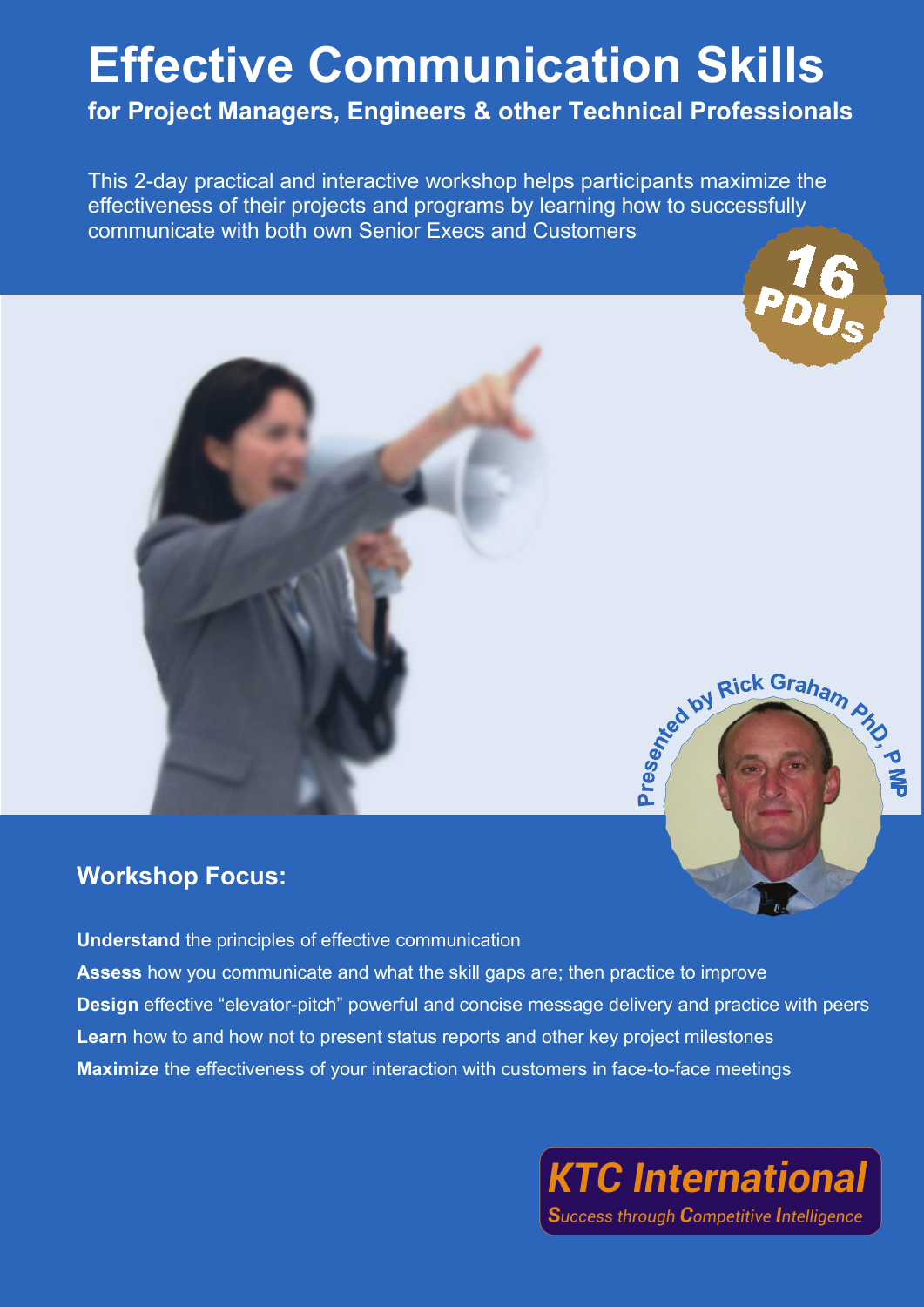## **Overview**

In todays' project-driven, complex and global business environment, successful companies have realized that project-based teams spanning networks across functional, global, and seniority divides are required if they are to meet ever increasing challenges of delivering high complexity projects on time and in a competitive environment.

Whereas once technical skills were sufficient, recent reports have highlighted communication and presentation skills, as one of the biggest skills gap experienced by today's project teams.

This workshop is designed to address just that gap, and provides participants with not only solid knowledge, but practical tools, techniques and skills that they can use immediately.

## **Objectives and Style**

The objective of the workshop is to provide participants not only with an awareness of the importance of excellent communication skills in business, but also to give them proven and practical tools to do this.

## **This workshop runs as sequences of presentations, discussions, role-play exercises and debriefs**

## **Delivery Method**

A number of different types of exercises is used throughout the training course:

- **1.** Team discussion and brainstorming: for example, produce a list of what you don't you know about your customer, but should know before a meeting.
- **2.** Case Studies: Simple but realistic case studies (based on client examples) with scenarios team discussion of what would you do in given situations (for example, client is pushing you to do something unreasonable, even unethical).
- **3.** Demonstrations: For example, in teams produce 2 short role plays for the rest of the group about how you would deal with a particular situation (for example, telling a customer that something isn't possible; presenting bad news to management; negotiating a solution internally). Show the wrong way to do it, then the right way to do it.

(This works very well indeed in showing the effectiveness of planning and application of communication techniques, as participants soon realize that what they have identified as the wrong way to communicate something is often the way they normally do it - and is very funny usually!)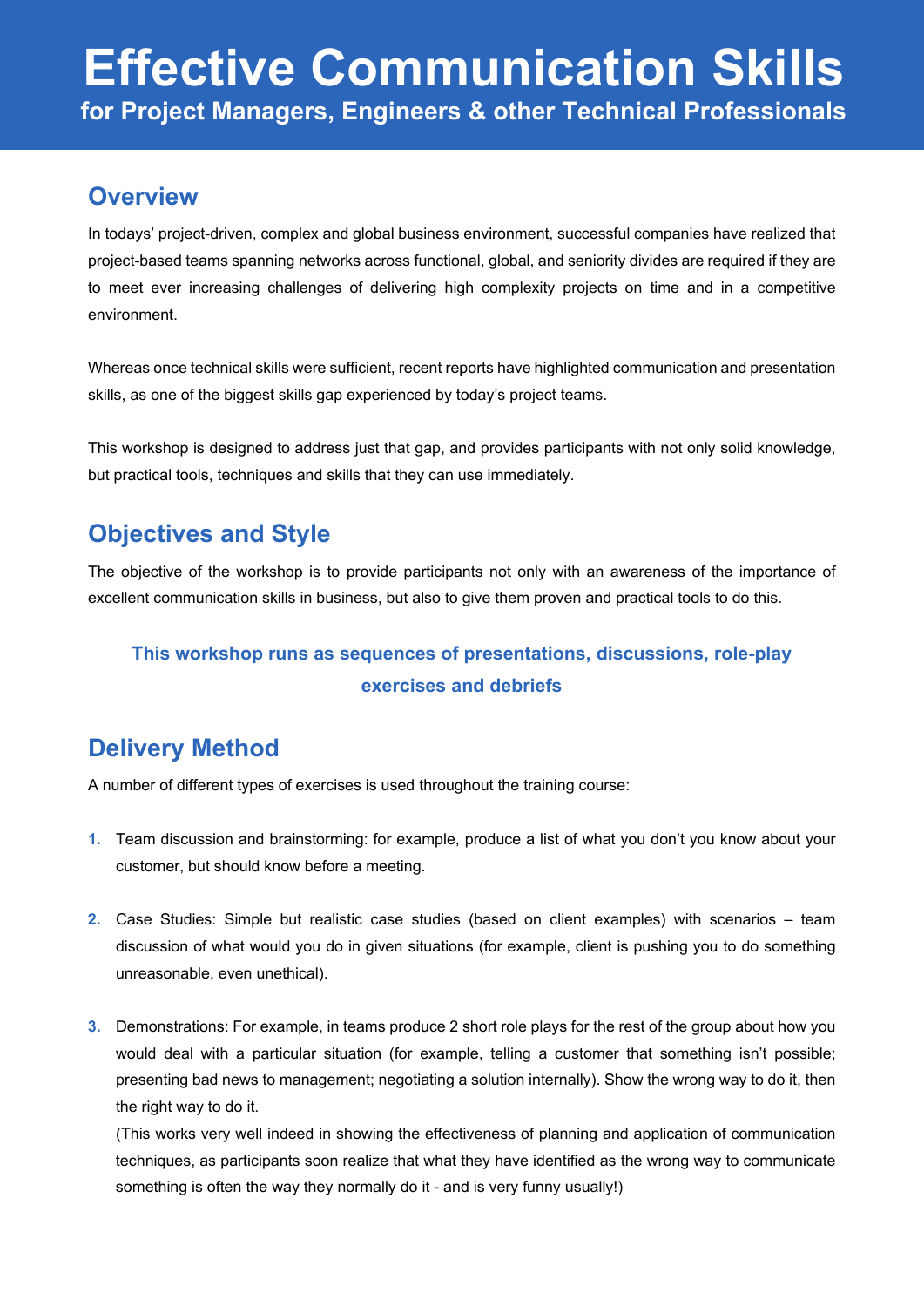# **Effective Communication Skills for Project Managers, Engineers & other Technical Professionals**

- **4.** Presentations: During the workshop we learn some powerful presentation methods (not the PowerPoint bit (!) – we concentrate on how to communicate a powerful compelling message). Participants get a chance to practice this.
- **5.** We normally use some limited video as a learning tool (for example when looking at active listening, teams can try to spot when important cue from a customer or senior manager was missed).

A major barrier to effective communication may be an individual's nervousness (and the resulting deleterious effect on their ability to communicate). This may be through fear of the customer's reaction, fear of management's reaction, a lack of confidence that they appear credible to their audience, or simply a fear of standing up in front of an audience and making a presentation. During the training we give participants some very practical tools & techniques to overcome these fears. Also, although participants will be put under a little bit of pressure during the training, we minimize 'personal exposure' by using team exercises, making everything genuinely fun, and anonymizing any real life scenarios/ case studies.

### **Workshop Leader**



**RICHARD "RICK" A. GRAHAM, PHD, PMP** has been involved in projects for over 25 years. He has been active with a wide range of industries, including pharmaceuticals, chemicals, engineering and manufacture, construction, information systems and telecommunications and has held senior roles in Astra Pharmaceuticals, Eli Lilly, IMC and British Alcan.

Rick has a special interest in the risk and recovery aspects of projects, as well as in project contracting. He teaches a module of the MBA and Operational Research courses of a major UK business. Rick is a certified Project Management Professional® by PMI® and is a member of PMI's Risk

Management Special Interest Group.

Rick is a popular key-note speaker and course facilitator on the number of project management topics, including Risk, Governance, Financial Aspects and Recovery of Projects, as well as Program & Portfolio Management.

His recent assignments include delivering project consultancy and management training work for British Telecom, Deutsche Telecom, BP, Bechtel Corporation, Dubai Construction Authority, Vodafone, Siemens, Skanska, Tetrapak, Microsoft, Nokia, Ericsson, Gazprom and Intesa Sanpaolo Group among others. Rick is also a certified lawyer and certified public accountant in the UK.

Rick is a well-known to PMI communities in his home country of UK, Belgium, Finland, Germany, the Netherlands, Norway, Sweden, Switzerland, the US, Middle East, Central & Eastern Europe, as well as the far-flung places of the African continent; and recently Australia.